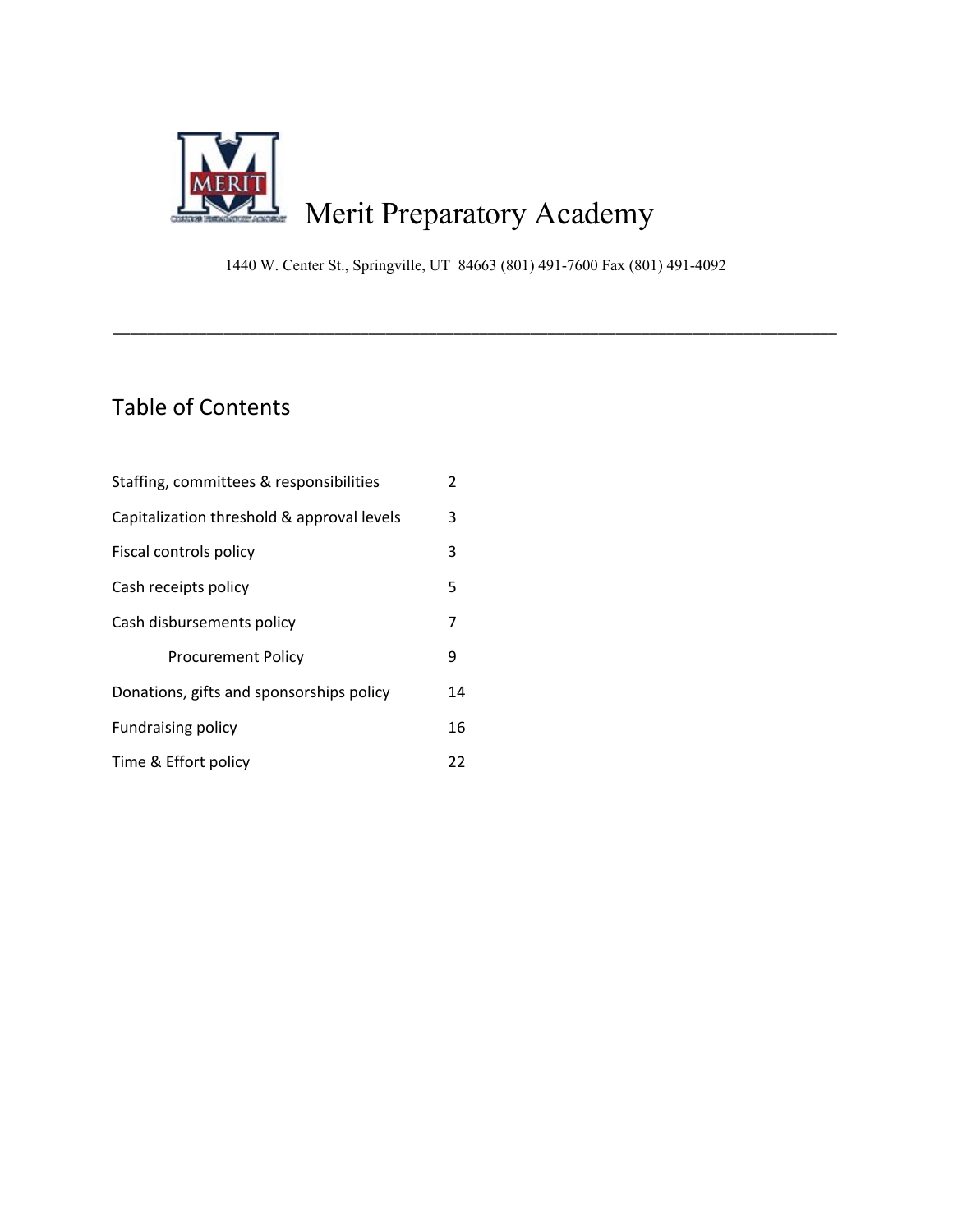## **Staffing, committees & responsibilities**

The school shall have the following:

#### **Positions:**

A board of trustees, in which they may have a treasurer as one of the trustee positions.

Business Manager (Red Apple representative)

Director or Principal (Head Administrator)

Office Staff (school personnel)

Payroll Clerk and an Accounting Clerk (Red Apple employees)

#### **Committees:**

Finance committee – this is a board committee made up of the head administrator, business manager and interested/key board members (often the treasurer and possibly the board president or chair). Purpose of the committee is to review the budget and forecast vs actual expenses on a monthly basis and discuss the business of the school. The board members on the committee should feel comfortable making recommendations and approving revised budgets from the detail and discussion in the committee meetings.

Audit committee – The audit committee should not have anyone on the committee that would be a part of the annual financial audit, i.e. the head administrator and business manager. Typically, the committee would be made up of 2 or 3 board members (but can include non-board members). The purpose of the audit committee is to select the annual audit firm, review the audit and be aware of the fiscal health and investment and obligations of the school (some of this crosses over with the finance committee. The Audit committee should be big picture and general, where the finance committee covers each decision and allocation as well as big picture).

Other Ad-Hoc committees as needed (Hiring committee, benefits committee, compensation committee, etc.)

#### **Responsibilities:**

Office staff – to fill out requisition forms, make approved purchases, record all donations & fees, take deposits to the bank, submit all documentation to Business Office. Designee is second approver of bills in bill.com to assist with accuracy in amount, account, grant tracking.

Payroll Clerk – process all pay checks, payroll taxes, quarterly and annual filings (including W2s, W4s, W3s, etc), assist with new hire benefit enrollment and all deductions and additions to pay checks. Reconcile benefit bills periodically. Scan in all documentation.

Accounting Clerk – process all bills and non-payroll related payments, record all deposits, reconcile all accounts (including P-card/Visa/Debit charges) each month. Sync bill.com with accounting system each week.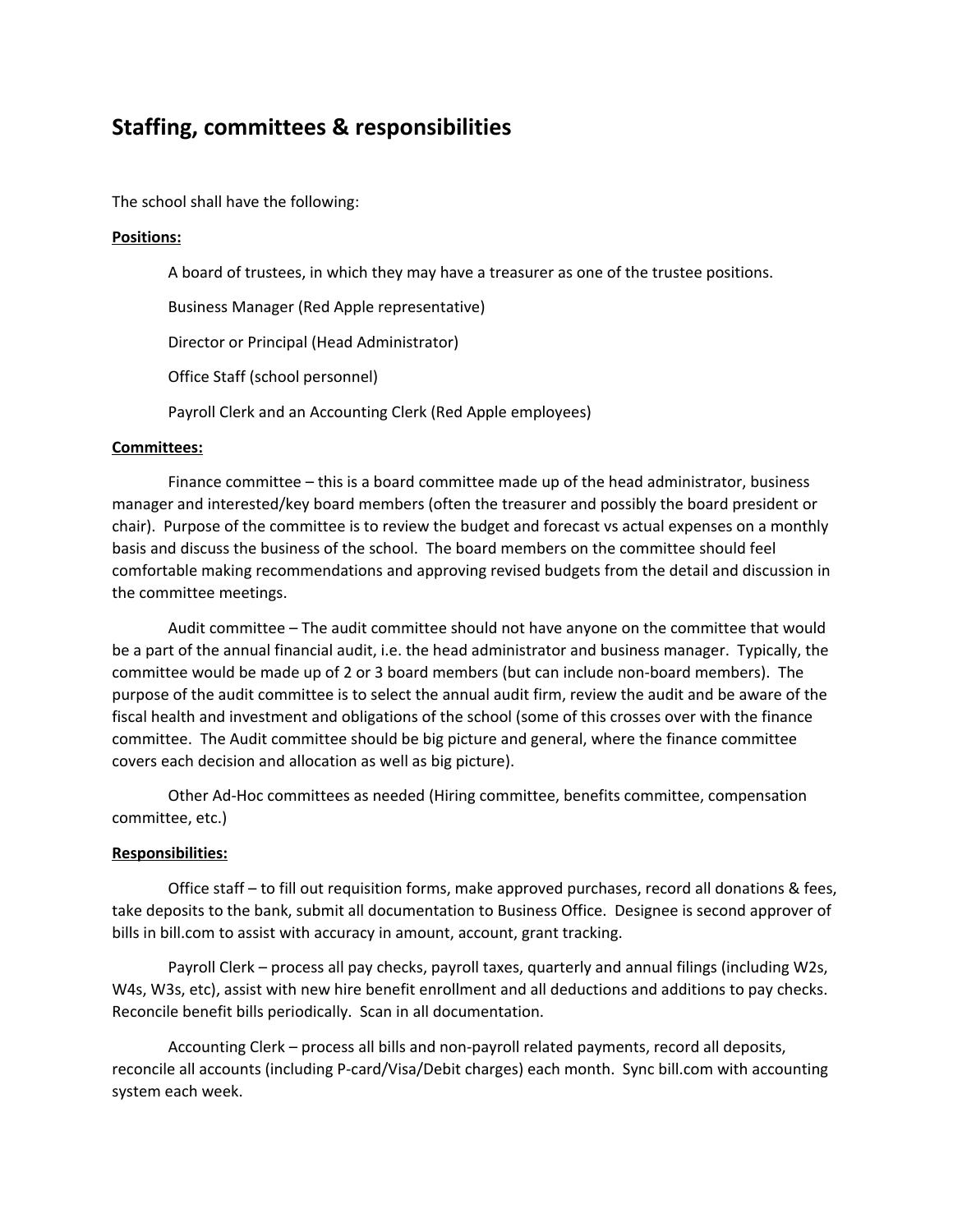Business Manager – Oversee all business operations, first approver of all bills in bill.com, checks for correct amount, account, grant tracking and approval by the head administrator. Create, update and maintain budget and forecast. May create agenda for finance committee meeting. Attend board meetings and present financial/budget reports. Advise school in business matters.

Head Administrator – Approve all 'requested purchases' and new contracts and agreements. This is done with the paper requisition form before bill.com. Optional 3<sup>rd</sup> approver in bill.com. Reviews and approves all payrolls. Reviews all purchases. Makes final recommendations to the board of trustees for budget category amounts and total budget. Is responsible with the help of the business manager to stay within the board approved major categories of the budget (100s, 200s, through 800s).

# **Capitalization Threshold**

All items purchased for a \$1,000 or more that have a useful life more than one year will be capitalized and depreciated on the school's full accrual annual financial statements.

## **Approval Levels**

Head Administrator – will approve all purchases \$4,999 and below.

Finance committee – will approve purchases \$5,000 to \$14,999.

Full board – will approve purchases \$15,000 and above.

Full board – will approve all annual and multi-year service contracts and agreements.

# **Fiscal Controls Policy**

The business manager will be responsible for reviewing and ensuring submission of all financial reports to the USBE, state auditor's office, and any other required entities. These reports include but are not limited to:

- 1. Transparency website filings:
	- a. Quarterly revenue and expenditure detail
	- b. Annual payroll and benefit report
	- c. Annual construction and acquisition reporting
- 2. UPEFS filings:
	- a. Final annual budget
	- b. Initial annual budget
	- c. AFR & APR actuals annual reports
	- d. Indirect cost filing
	- e. Deferred revenue filing
- 3. Utah Money Management Council report
- 4. Annual budget to the state auditor's office
- 5. Annual audit to the state auditor's office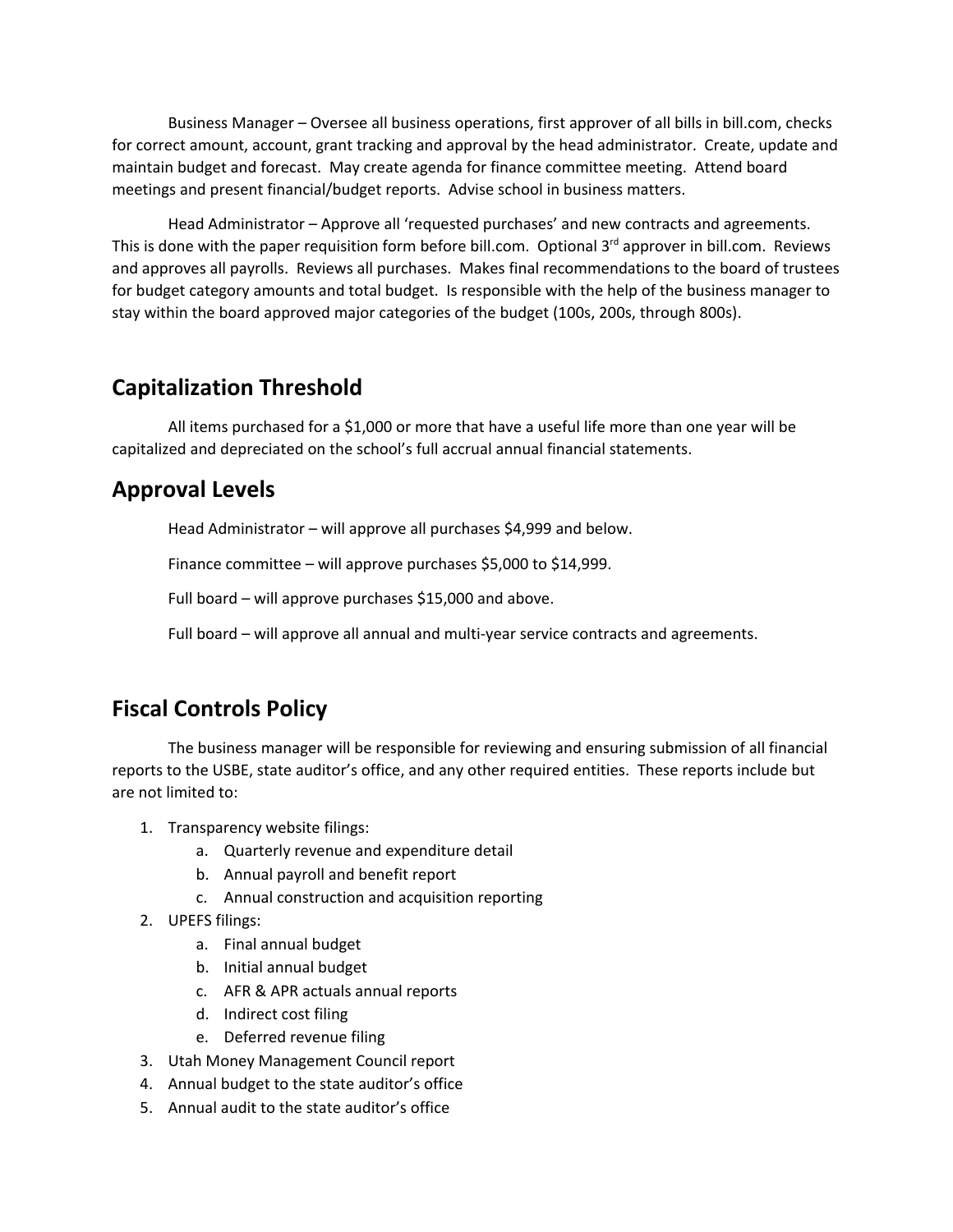- 6. 990 IRS information return & extension if needed
- 7. Utah.Grants budgets, reimbursements & documentation
- 8. Sales tax reimbursements (monthly)
- 9. SAMS and DUNS number and CAGE registration and annual re-registration
- 10. Financial pieces of CRDC federal education mandatory survey
- 11. Grant mandatory surveys
- 12. Final expenditures to the School Land Trust website
- 13. EMMA and other monthly, quarterly and annual filings (if/when the school has a revenue bond for their facility)
	- a. Possible quarterly filings for facility lease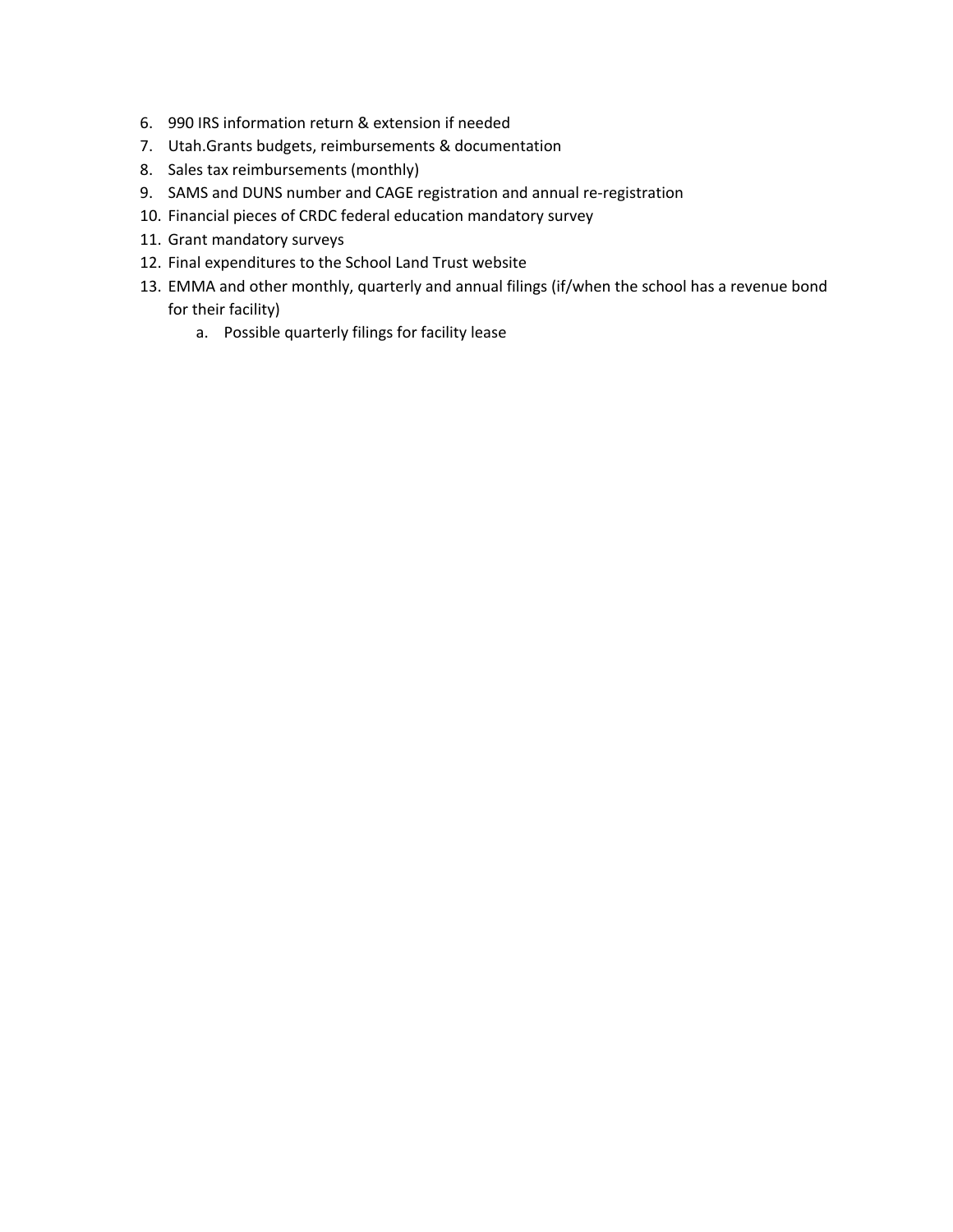# **Cash Receipts Policy**

#### **PURPOSE**

To establish the School's policy for the handling of all cash receipts, to include currency, coin, checks, ACH transactions, and credit card transactions.

#### **SCOPE**

This policy applies to all the School administration, licensed educators, staff, students, organizations, and individuals that handle cash receipts or accept payment in any form on behalf of the School. The scope includes all activities at the School and in all locations where the School activities and public funds are collected.

#### **SEGREGATION OF DUTIES**

Wherever possible, duties such as collecting funds, maintaining documentation, preparing deposits and reconciling records should be segregated among different individuals. When segregation of duties is not possible due to the small size and limited staffing of the School, compensating controls such as management supervision and review of cash receipting records by independent parties should be implemented.

#### **DEFINITION**

"Public funds" are defined as money, funds, and accounts, regardless of the source from which the funds are derived, that are owned, held, or administered by the state or any of its political subdivisions, including charter schools or other public bodies [Utah Code 51-7-3(26)].

#### **POLICY FOR CASH RECEIPTS**

- 1. The school will comply with all applicable state and federal laws.
- 2. All receipting of funds at the School shall be done at the front office. No receipting is to be done in other locations, such as the classroom. Employees shall instruct payers to take all cash, checks, and credit card transactions to the front office for receipt. When a school event requires the collection of funds off site or the office is closed, the same policies and procedures will be followed at the event.
- 3. School employees will not open bank accounts, outside of the control of the School, for the receipting or expending of public funds associated with school-sponsored activities. The Head Administrator must approve all checking and savings accounts used at the School.
- 4. All funds shall be kept in a secure location controlled by the front office staff until they can be deposited in the School's approved fiduciary institution. Funds should be deposited daily or at least within three days after receipt, in compliance with Utah Code 51-4-2(2) (a). Non front office employees should never hold funds in any location for any reason.
- 5. If the front office staff has left for the day or funds are receipted on the weekends, administrators should be available to lock cash receipts or cash boxes in the School's office until the next business day. Cash receipts should not be taken home by employees or volunteers.
- 6. All checks should be made payable to the School. Checks should not be made payable to an employee, a specific department, or a program.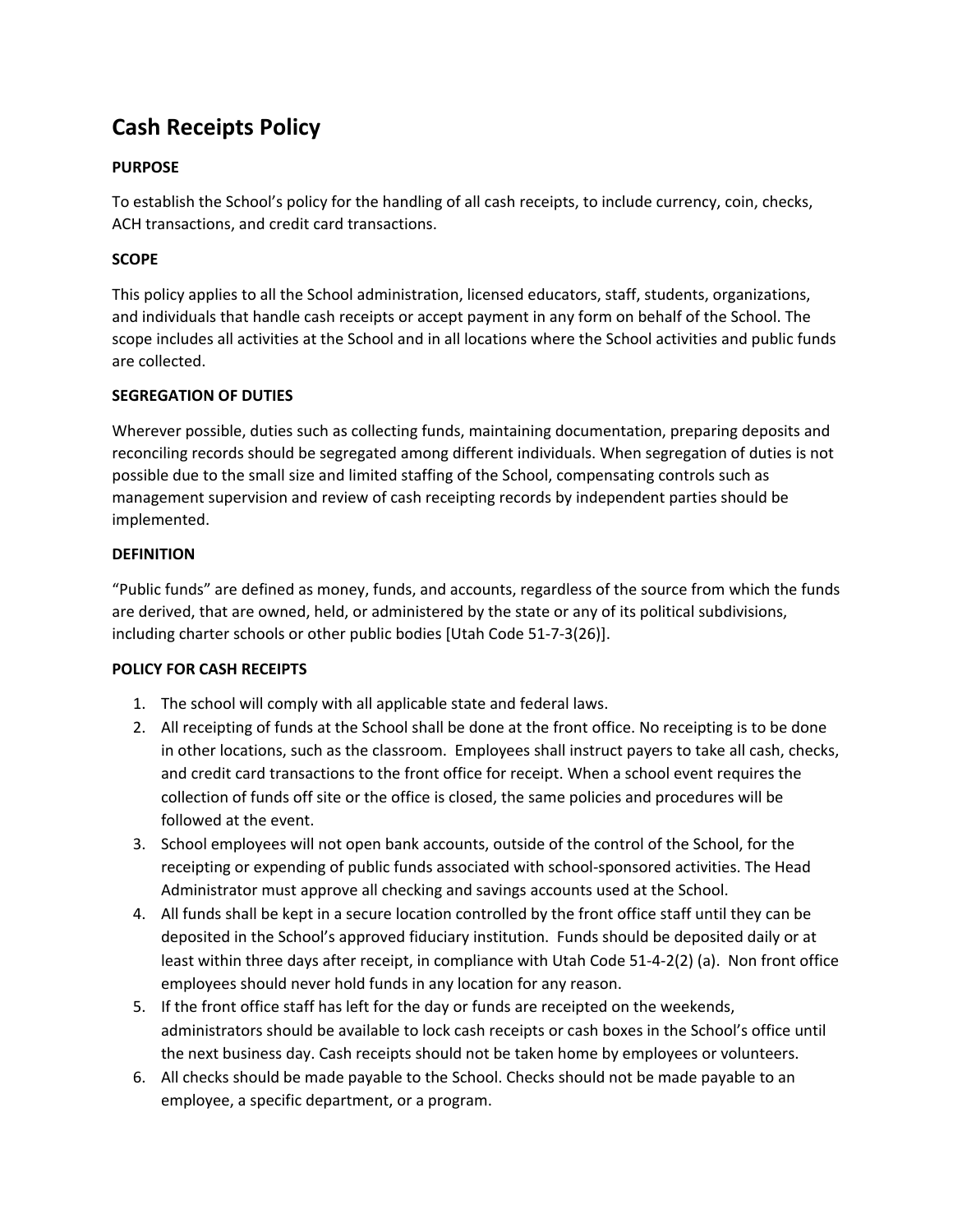- 7. Appropriate internal controls and segregation of duties should be implemented for all cash activity. Cash should always be verified. Where verification is difficult, cash should be counted by two individuals.
- 8. All funds (cash, checks, credit card payments, etc.) received must be receipted and recorded in The School's accounting records. All transactions are recorded in the accounting records by the accounting clerk who is not allowed to receive deposits.
- 9. Documents should be available, and should demonstrate that proper cash controls are in place (signatures for approval, tally sheets, reconciliations, copies of all checks, carbon or other method of receipt book with one copy going to the payee and one copy retained by the school, etc.).
- 10. Under no circumstances are disbursements to be made directly from cash receipts (i.e., for purchases, reimbursements, refunds, or to cash personal checks).
- 11. All payments of fees shall correspond with the approved fee schedule, as required by Board Administrative Rule 277-407.
- 12. Periodic and unscheduled audits or reviews should be performed for all cash activity.
- 13. All activities involving cash must be supervised by a School employee or authorized volunteer to ensure adequate controls are in place. Training should be given to those involved in handling cash.

#### **PETTY CASH/CHANGE FUNDS POLICY**

- 1. Petty cash and change funds must be authorized by the School's front office.
- 2. All petty cash and change funds will be reflected on the School's accounting records and reconciled periodically.
- 3. These funds should not exceed the amount designated by the School's finance committee.
- 4. All petty cash funds and change funds should be kept locked, in a secure location.
- 5. Checks may not be made payable to "cash" or "bearer" and cashed by the School or school employees to create change funds or petty cash funds outside of the approved petty cash and change fund accounts.
- 6. Reimbursements to petty cash accounts will be made only when supported by receipts and approved by the head administrator.
- 7. Expenditures should not be paid out of change funds. Change funds will be included in all tally forms or on deposit count sheets, and accounted for with each use.
- 8. Funds are subject to unannounced counts by the School personnel at any time.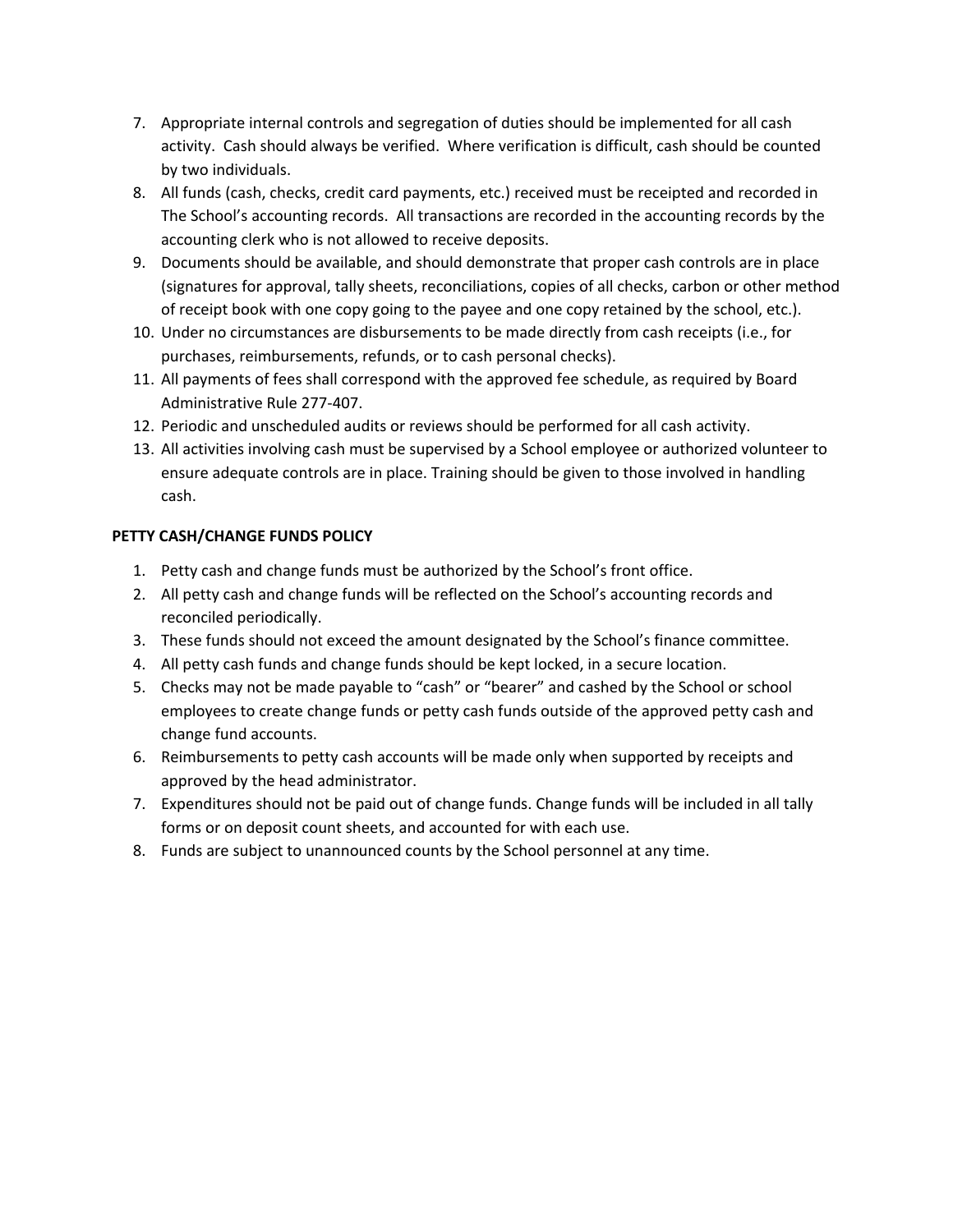# **Cash Disbursements Policy**

### **PURPOSE**

The purpose of this policy is to establish policy and procedure governing the initiation, authorization, and review of all expenditures of the school.

### **SCOPE**

These policies, guidelines, and procedures are applicable without exception to all funds owned or administered by the School. All expenditures of the School are to be consistent with applicable state and federal laws and regulations; any restrictions, rules, or regulations placed on the use of the funds by donors and granting agencies; and prudent management practices. In addition, all expenditures must be reasonable and necessary for carrying out the programs and activities of the School, and are to be documented in a way which clearly substantiates such reasonableness and necessity. This policy applies to all School administration, licensed educators, staff, students, organizations, and individuals that initiate, authorize, or process cash disbursements on behalf of the school. The scope includes all activities at the school and in all locations where School activities and public funds are expended. It is expected that in all dealings, School employees will act in an ethical manner that is consistent with the school's code of ethics, the Utah Educators' Standards, the Public Officers' and Employees' Ethics Act, and State procurement law in as much as these apply and are binding on charter schools.

### **SEGREGATION OF DUTIES**

Wherever possible, duties such as custody of purchase cards and blank checks, initiating expenditures, approving expenditures, maintaining documentation, issuing checks and reconciling records should be segregated among different individuals. When segregation of duties is not possible due to the small size and limited staffing of School, compensating controls such as management supervision and review of cash disbursement records by independent parties should be implemented.

### **DEFINITIONS**

- 1. "Public funds" are defined as money, funds, and accounts, regardless of the source from which the funds are derived, that are owned, held, or administered by the state or any of its political subdivisions, including LEAs or other public bodies [Utah Code 51-7-3(26)].
- 2. "Small purchase" is the procurement of goods or services for which the total cost is less than \$50,000.

### **GENERAL POLICIES**

1. All checks or check stock, credit/purchase cards, access to bank accounts and statements, etc. shall be secured and controlled by accounting and administrative personnel.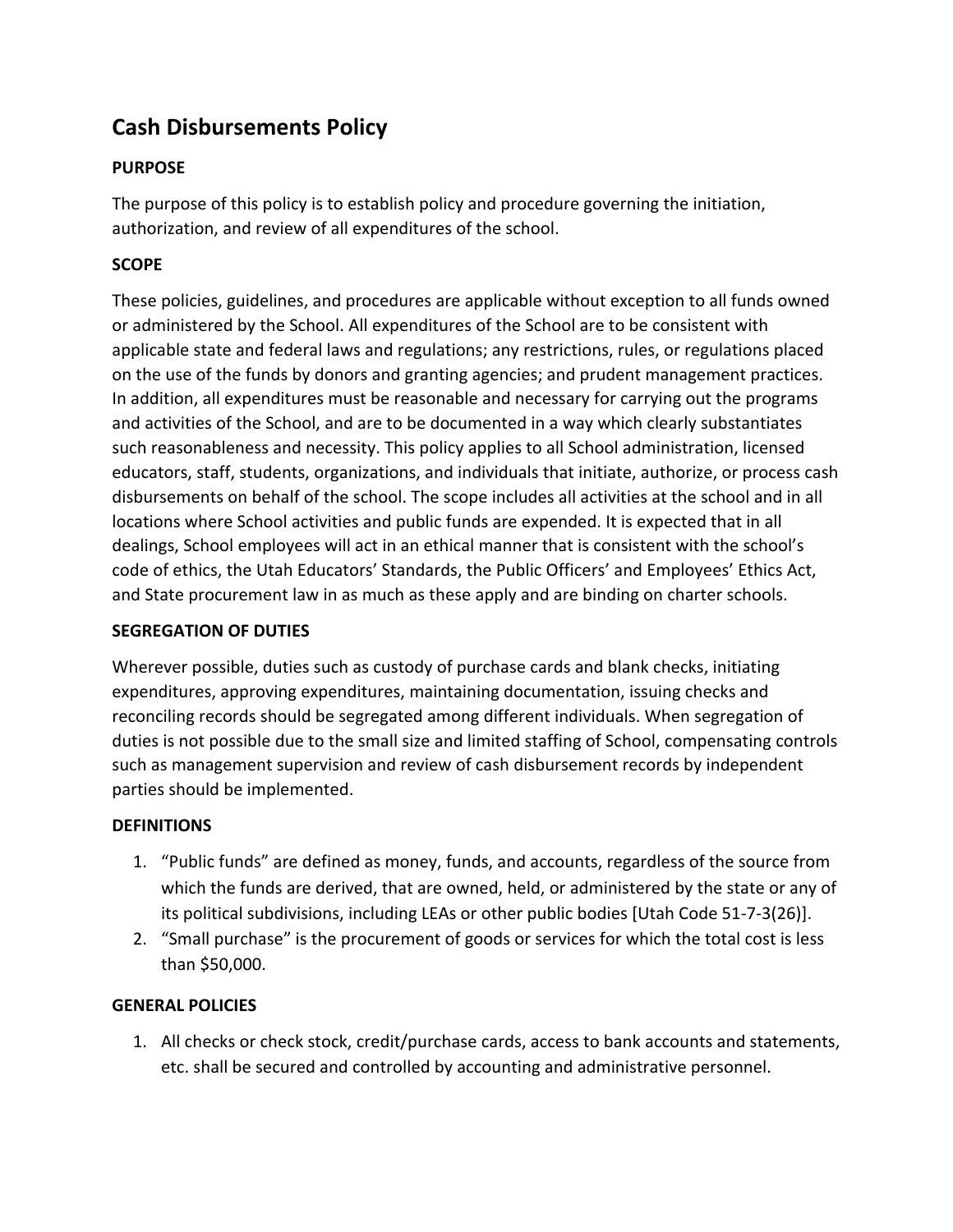- 2. Expenditure transactions must be approved by the head administrator and a board member if over a set threshold. This threshold will be set by the finance committee and communicated to the board of directors. All expenditures of any kind will be reviewed by the head administrator, these include but are not limited to:
	- a. Checks
	- b. Credit/Debit card purchases (including the state P-card 'purchasing card')
	- c. Transfers
	- d. Payroll documentation
	- e. Journal entries
- 3. All expenditures made using cash, checks, credit/purchase cards, electronic fund transfers, etc. shall be recorded in the School's accounting records.
- 4. Checks should be made payable to specified payees and never to "cash" or "bearer."
- 5. All disbursement activity shall be substantiated by supporting documents. Documents should be available, and should demonstrate that proper disbursement controls are in place (signatures for approval, purchase orders, receipts, invoices, bids or quotes, reimbursement forms, travel forms, journal entries, reconciliations, etc.).
	- a. Quotes shall contain the following information:
		- (1) Date received or dates that the quoted price is valid, delivery date
		- (2) Company name, address
		- (3) Each item, description or specifications, unit, total price, and quantity listed
		- (4) Shipping and freight charges
	- b. Quotes may be obtained and documented by printing pages from a website; however, all of the quote elements must be documented. Better prices are usually obtained by contacting vendors directly. Telephone quotes must be documented and include all quote elements.
- 6. Bank and Bond statements shall be reviewed and signed by the board treasurer. All accounts will be reconciled in a timely manner.
- 7. Expenditures will follow the guidelines outlined in the State Procurement Code (Utah Code 63G-6a) and federal purchasing laws, as they apply and are binding on charter schools.
- 8. Contracts must follow the guidelines outlined in the State Procurement Code, specifically regarding the length of multi-year contracts [Utah Code 63G-6a-1204(7)], as applicable to charter schools.
- 9. Construction and improvements must comply with the provisions of the State Procurement Code (Utah Code 63G-6a), the Utah State Board of Administrative Rules, and Title IX, as applicable to charter schools.
- 10. Purchases of goods or services with School funds for personal use or personal gain are strictly prohibited; see the Utah Public Officers' and Employees' Ethics Act (Utah Code 67-16).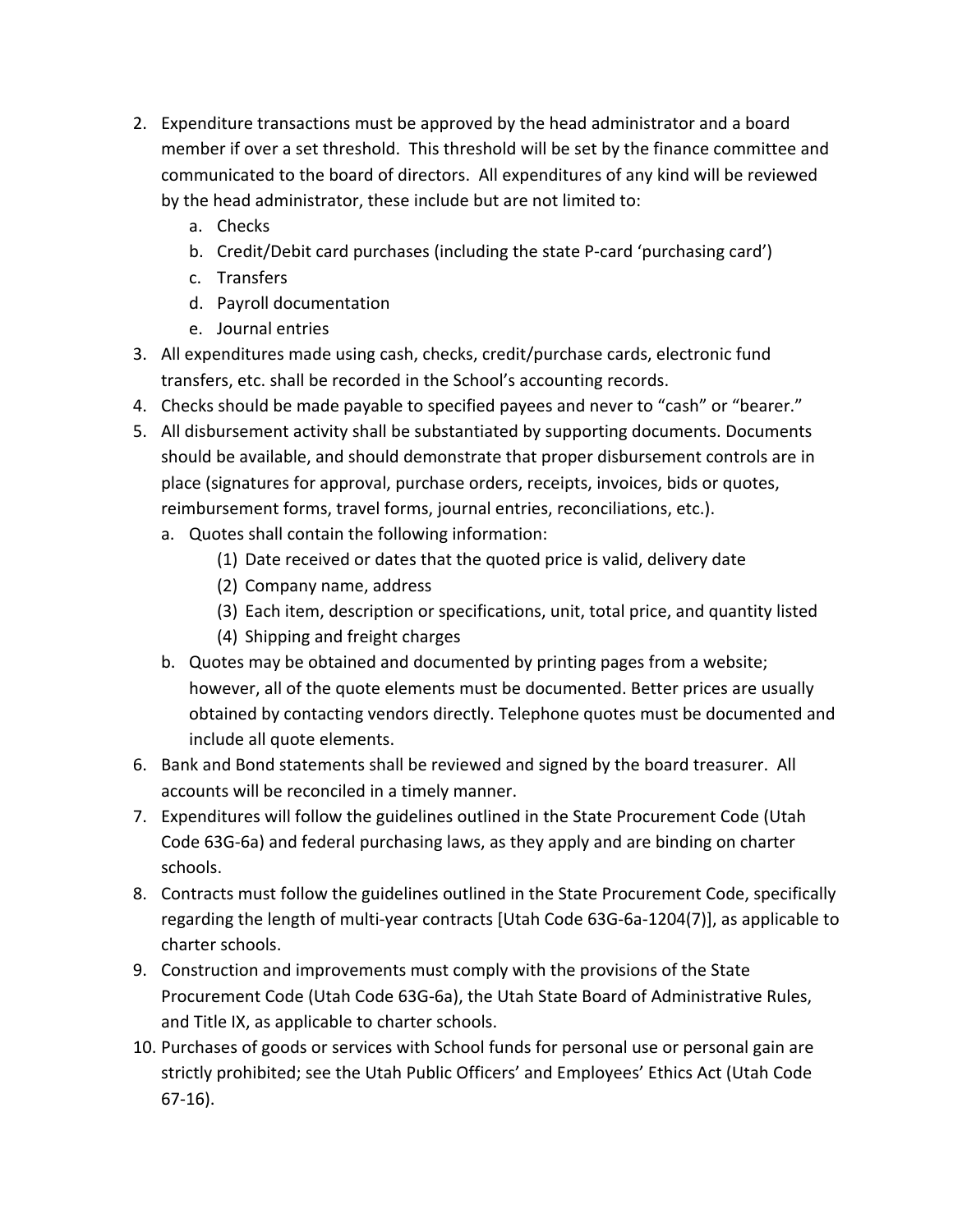- 11. Multi-year contracts must comply with Utah Code 63G-6a-1204, as applicable to charter schools.
- 12. Construction and improvements must comply with the provisions in Utah Code 63G-6a.

### **LEA PROCUREMENT THRESHOLDS**

School's procurement policy shall be followed for all qualifying purchases of goods or services. The procurement policy consists of the following:

- 1. Small Purchases
	- a. The "individual procurement threshold" for School is \$1,000. This is the maximum amount that School can expend to obtain a single item/service from one vendor at one time without requiring competitive purchasing (Utah Code 63G-6a-408).
	- b. The "single procurement aggregate threshold" for School is \$5,000. This is the maximum amount that School can expend to obtain multiple procurement items/services from one vendor at one time. This includes any combination of individual procurement items costing less than \$1,001 purchased from one vendor at one time, not to exceed in total \$5,000 (Utah Code 63G-6a-408).
	- c. The "annual cumulative threshold" for School is \$50,000. This is the maximum total annual amount that School can expend to obtain procurement item(s) from the same vendor during the fiscal year (July 1—June 30). If a purchase exceeds \$50,000, it is not considered a small purchase and shall be processed through a bidding process or a request for proposal (RFP) process (Utah Code 63G-6a-408 and R33-3).
	- d. Professional services, such as architectural, engineering, accounting, legal, or consulting services less than \$100,001 shall be acquired using a competitive bidding or RFP process, or by selecting a provider from an approved potential vendor list created using an invitation for bids or an RFP under provisions in Utah Code 63G-6a-403 and 404.
- 2. Reoccurring Purchase Over Annual Cumulative Threshold
	- a. If purchases from the same vendor are ongoing, continuous, and regularly scheduled, and exceed the annual cumulative threshold of \$50,000 during the fiscal year, a contract shall be utilized if feasible [Utah Code 63G-6a-408(6)].
- 3. Artificially Dividing a Purchase
	- a. Utah Code 63G-6a-408 makes it unlawful to intentionally divide a procurement purchase into one or more smaller purchases to divide an invoice or purchase order into two or more invoices or purchase orders, or to make smaller purchases over a period of time.
		- (1) This means that intentionally splitting a purchase of similar items that would typically be purchased at the same time from the same vendor to avoid requiring competitive quotes is unlawful (e.g., uniforms, club or athletic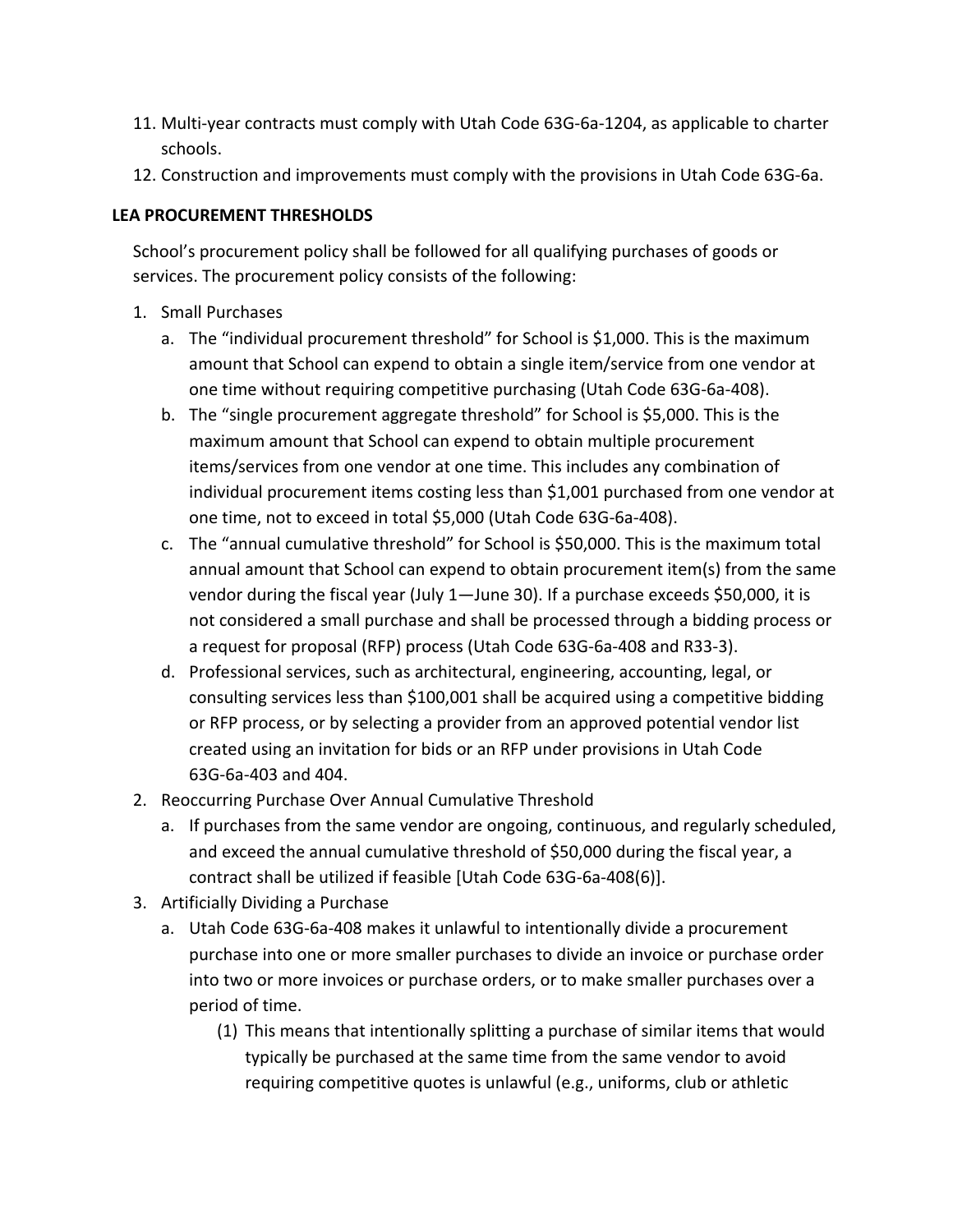equipment, textbook orders, etc.). This includes dividing the purchases or invoices over a period of time, or making separate purchases over a period of time. Purchase splitting often occurs when making purchases on a purchase card. Employees should not split invoices to stay under daily purchase limits on purchase cards or the established purchasing thresholds.

- (2) It may be determined after an order is placed or received that a large enough quantity was not ordered or the correct sizes were not obtained, and that additional items must be ordered. If this occurs, the employee initiating the purchase must include a written explanation of the purpose of the purchase and justification as to why it is not considered splitting a purchase. This should be retained with the vendor invoice.
- (3) Penalties for violating this statute are outlined in Utah Code 63G-6a-2305 and 2306. Penalties range from a class B misdemeanor to a second degree felony, depending on the total value of the divided procurements.

### **4. Hospitality Gifts, Gratuities, Kickbacks, or Position and Influence**

- a. **"Contract administrator"** means a person who administers a current contract, on behalf of School, including making payments relating to the contract, ensuring compliance with the contract, auditing a contractor in relation to the contract, or enforcing the contract (Utah Code 63G-6a-2304.5).
- b. **"Interested person"** is a person interested in any way in the sale of a procurement item or insurance to School (Utah Code 63G-6a-2304.5).
- c. **"Procurement participant"** means a person involved in:
	- (1) Administering, conducting, or making decisions regarding a standard procurement process.
	- (2) Making a recommendation regarding award of a contract or regarding a decision to obtain a procurement item for a particular person.
	- (3) Evaluating a quote, bid, or response.
	- (4) Awarding a contract or otherwise making a decision to obtain a procurement item from a particular person (Utah Code 63G-6a-2304.5).

### d. **Hospitality Gift**

**"Hospitality gift"** means a promotional or hospitality item, including, a pen, pencil, stationery, toy, pin, trinket, snack, nonalcoholic beverage, or appetizer. This does not include money, a meal, a ticket, admittance to an event, entertainment for which a charge is normally made, travel, or lodging (Utah Code 63G-6a-2304.5).

(1) Utah Code 63G-6a-2304.5 states that the total value of all hospitality gifts given, offered, or promised to, or received or accepted by the "procurement participant" or "contract administrator" in relation to a particular procurement or contract must be less than \$10; the total value of all hospitality gifts given, offered or promised to, or received or accepted by, the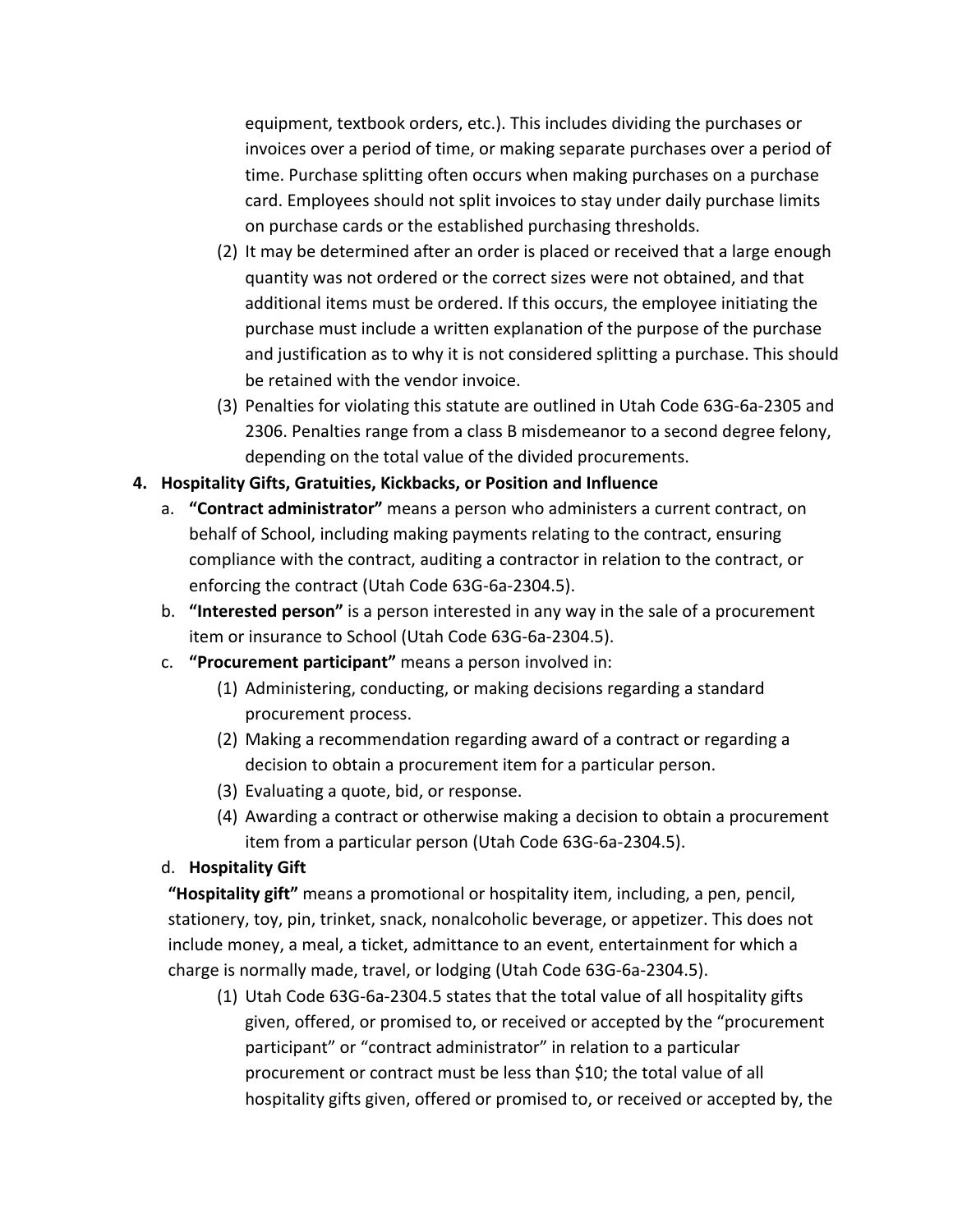"procurement participant" or "contract administrator" from any one person, vendor, bidder, responder, or contractor in a fiscal year must be less than \$50.

(2) Any hospitality gift exceeding the \$10 and \$50 threshold is considered a gratuity, and the provisions below apply.

### e. **Gratuities**

**"Gratuity"** means anything of value, including money, a loan at an interest rate below the market value or with terms that are more advantageous to the person receiving the loan than terms offered generally on the market, an award, employment, admission to an event, a meal, lodging, travel, or entertainment for which a charge is normally made (Utah Code 63G-6a-2304.5).

- (1) Utah Code 63G-6a-2304.5 makes it unlawful:
	- (a) For an "interested person" to give, offer, or promise to give a gratuity to a "procurement participant" or an individual the person knows is a family member of the procurement participant.
	- (b) For a "procurement participant" to ask, receive, offer to receive, accept, or ask for a promise to receive a gratuity from an "interested person."
	- (c) For a contractor to give a gratuity to a "contract administrator" of the contractor's contract or an individual the contractor knows is a family member of a "contract administrator" of the contractor's contract.
	- (d) For a "contract administrator" of a contract to ask, receive, offer to receive, accept, or ask for a promise to receive, for the "contract administrator" or a family member of a "contract administrator," a gratuity from a contractor for that contract.
- (2) Penalties for violating this statute are established in Utah Code 63G-6a-2304.5 and 2306. School will adhere to these penalties and report violations to the attorney general's office as required by statute.
	- (a) Interested person and contractors: penalties range from a class B misdemeanor to a second degree felony.
	- (b) Procurement participant and contract administrator: penalties range from a class B misdemeanor to a second degree felony and make employees subject to disciplinary action up to and including dismissal from employment.

### **f. Kickback**

**"Kickback"** means a gratuity given in exchange for favorable treatment in a pending procurement or the administration of a contract (Utah Code 63G-6a-2304.5).

(1) Utah Code 63G-6a-2304.5 makes it unlawful: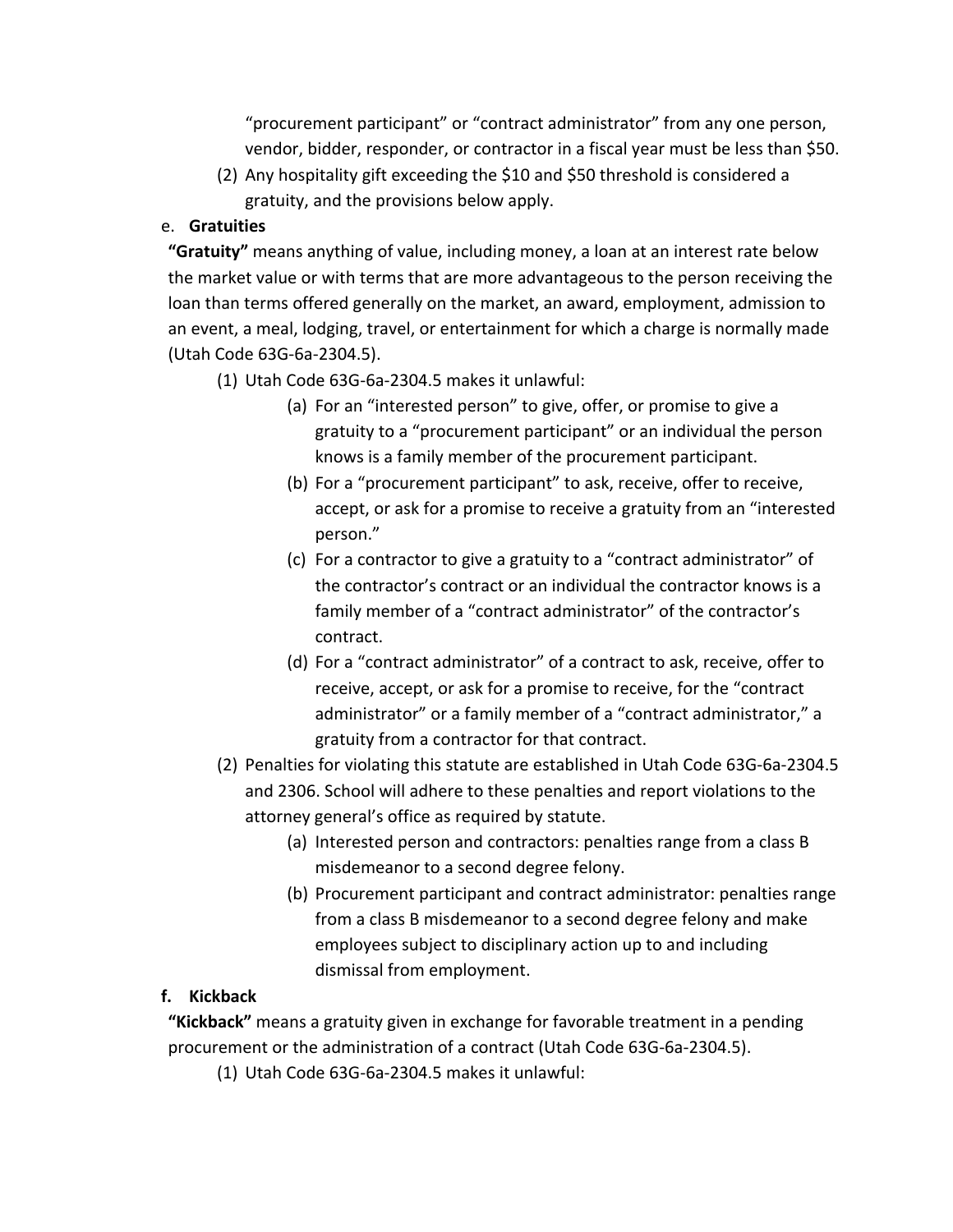- (a) For a person to give, offer, or promise to give a "kickback" to a "procurement participant" or to another person for the benefit of a "procurement participant."
- (b) For a "procurement participant" to ask, receive, offer to receive, accept or ask for a promise to receive a kickback for the "procurement participant" or for another person.
- (c) For a person to give a kickback to a "contract administrator," or to another person for the benefit of a "contract administrator."
- (d) For a "contract administrator" to ask, receive, offer to receive, accept, or ask for a promise to receive a kickback for the "contract administrator" or for another person.
- (2) Penalties for violating this statute are established in Utah Code 63G-6a-2304.5 and 2306. School will adhere to these penalties and report violations to the attorney general's office, as required by statute.
	- (a) Person and contractors: penalties range from a class B misdemeanor to a second degree felony.
	- (b) Procurement participant and contract administrator: penalties range from a class B misdemeanor to a second degree felony and individuals are subject to disciplinary action up to and including dismissal from employment.

### g. **Position or Influence**

Utah Code 63G-6a-2304.5 makes it unlawful for a "procurement participant" to use the "procurement participant's" position or influence to obtain a personal benefit for the "procurement participant," or for a family member of the "procurement participant," from an "interested person."

- (1) Penalties for violating this statute are established in Utah Code 63G-6a-2304.5 and 2306. SCHOOL will adhere to these penalties and report violations to the attorney general's office, as required by statute.
	- (a) Interested person: penalties range from a class B misdemeanor to a second degree felony.
	- (b) Procurement participant: penalties range from a class B misdemeanor to a second degree felony and individuals are subject to disciplinary action up to and including dismissal from employment.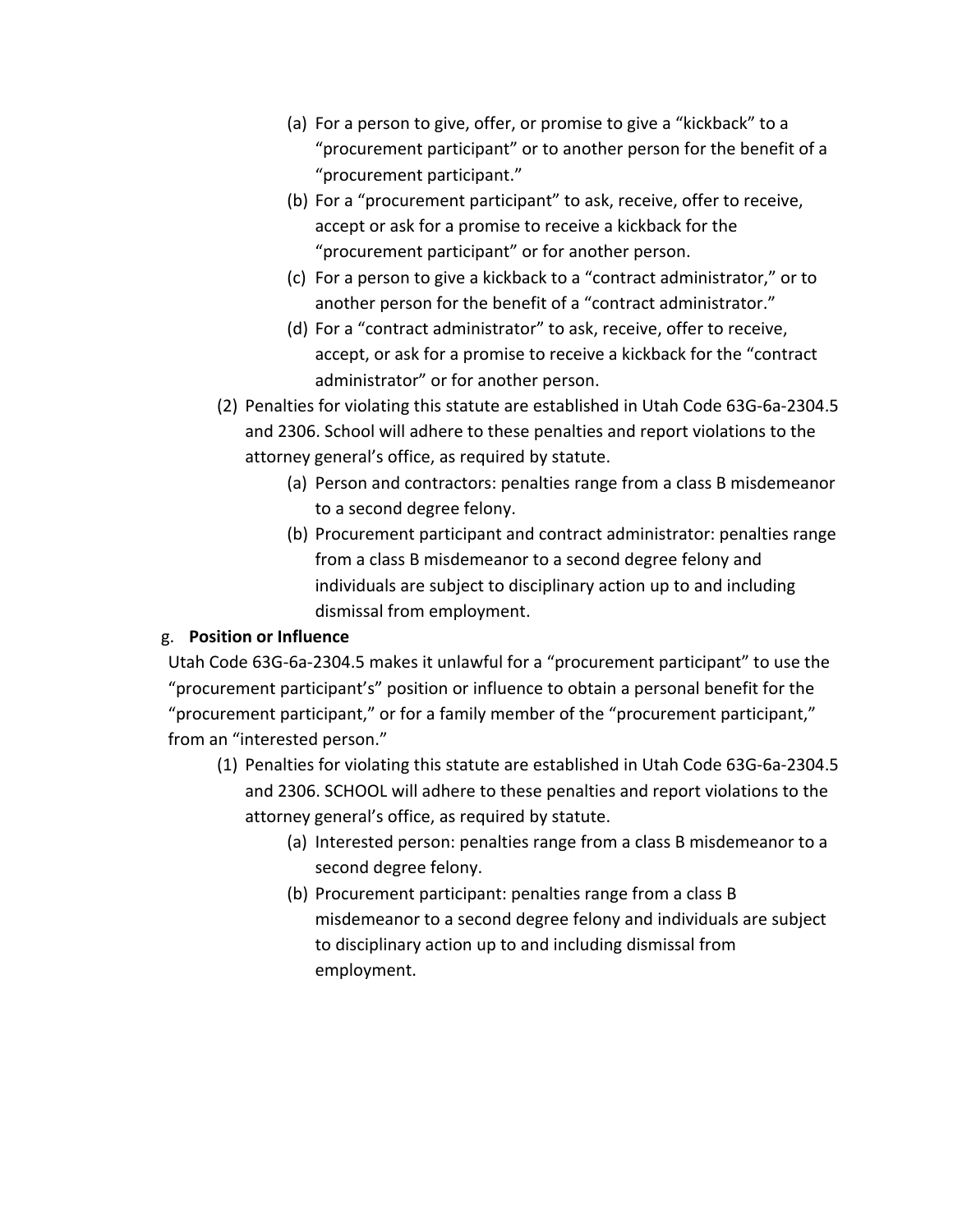# **Donations, Gifts & Sponsorships Policy**

#### **PURPOSE**

The purpose of this policy is to establish School policy and procedure governing the acceptance, valuation, and recognition of all types of donations, gifts, and sponsorships for School. This policy is intended to create practices that adequately safeguard public funds, provide for accountability, and ensure compliance with all state and federal laws.

School encourages and supports community and business partnerships that enhance and supplement the public education system. School is committed to work effectively with donors and sponsors to provide donation receipts, as required by law, and to facilitate the donor's charitable intent to the extent that the intent of the donation is in harmony with School goals and the law, and is appropriately approved.

School is ultimately responsible for the accounting, custody, expenditure, and allocation of all monies, including those that are obtained through donations, gifts, and sponsorships. School is accountable for and must comply with all federal and state laws and rules, regardless of the source of funds.

The board also desires to protect students, parents, teachers, and school administrators from over-commercialization and restrictions or requirements that are coercive, distracting, or disruptive to the education processes, threatening to the health and welfare of students, or lacking in educational merit. School reserves the right to decline, restrict, or redirect donations, gifts, and sponsorships.

### **SCOPE**

This policy applies to all School administrators, licensed educators, staff members, students, organizations, volunteers, and individuals who receive, authorize, accept, value, or record donations, gifts, or sponsorships for School. It is expected that in all dealings, School and school employees will act ethically, consistent with School's ethics training, the Utah Educators' Standards (R277-515), the Public Officers' and Employees' Ethics Act (Utah Code 67-16), and State procurement law (Utah Code 63G-6a), in any ways that these are applicable and binding to charter schools.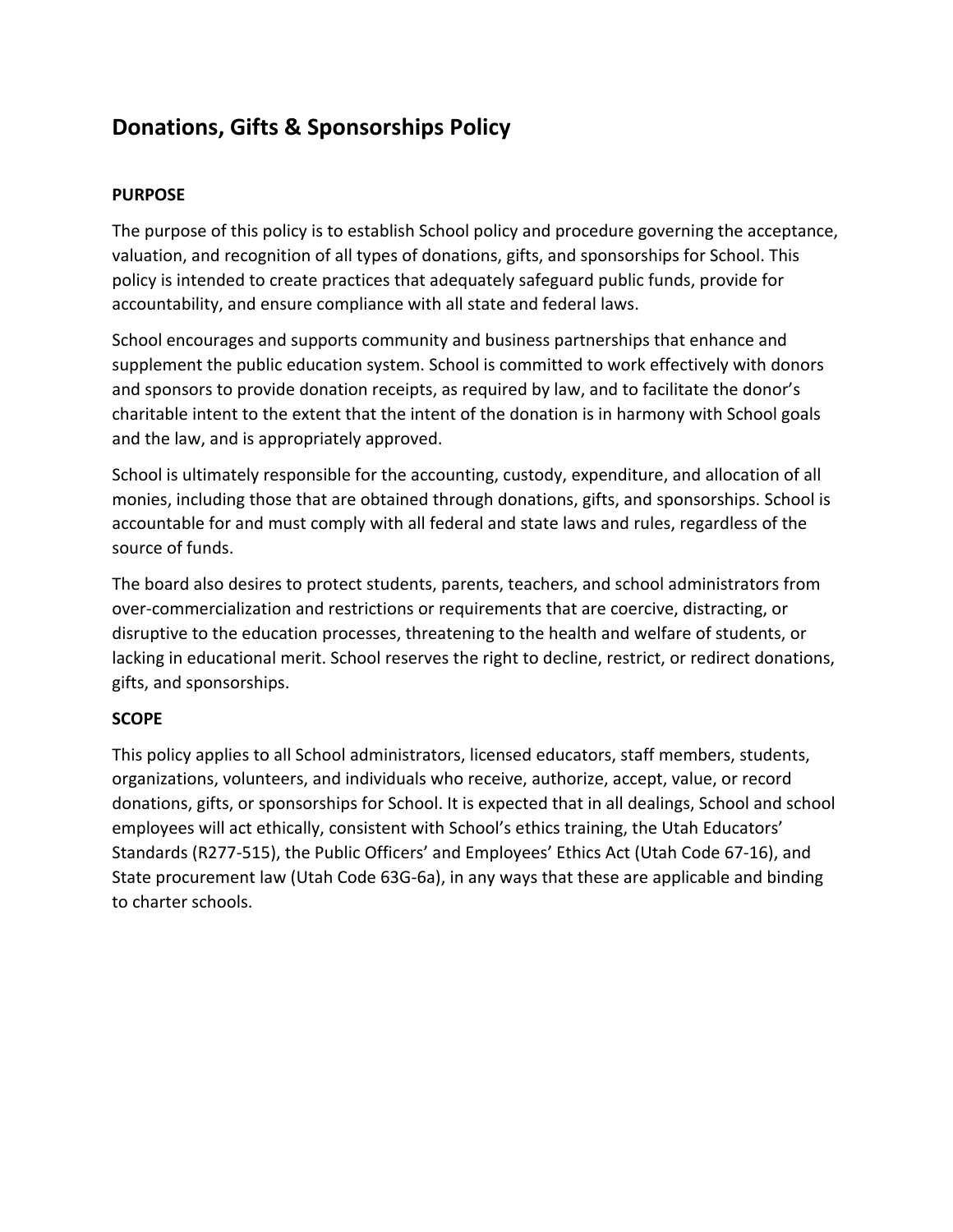#### **GENERAL POLICY STATEMENTS**

- 1. "Public funds" are defined as money, funds, and accounts, regardless of the source from which the funds are derived, that are owned, held, or administered by the state or any of its political subdivisions, including charter schools [Utah Code 51-7-3(26)]. All monies received through donations, gifts, or sponsorships are considered public funds.
- 2. All funds, property, or goods donated become public funds and the property of School, and should be used for the purpose for which they were donated and in accordance with State and School policies.
- 3. School will comply with all applicable state and federal laws; the State procurement code (Utah Code 63G-6a); State Board of Education rules, including construction and improvements; IRS Publication 526 "Charitable Contributions"; and other applicable IRS regulations, of which apply and are binding on charter schools.
- 4. The collection of funds or assets associated with donations, gifts, or sponsorships will comply with School cash receipting policies. The expenditure of any public funds associated with donations, gifts, or sponsorships will comply with School cash disbursement policies.
- 5. Donations, whether in-kind, cash, or otherwise, shall be complete transfers of ownership, rights, privileges, and/or title in or to the donated goods or services and become exclusive property of School upon delivery.
- 6. School employees must comply with School procurement policies and procedures, including complying with obtaining competitive quotes; bid splitting; and not accepting gifts, gratuities, or kickbacks from vendors or other interested parties.
- 7. Donations and gifts shall be accounted for at an individual contribution level.
- 8. Donations, gifts, and sponsorships shall be directed to School. Donations, gifts, and sponsorships shall not be directed at specific School employees, individual students, vendors, or brand name goods or services.
- 9. Donated funds shall not compensate public employees, directly or indirectly.
- 10. If donations or gifts are offered in exchange for advertising or other services, an objective valuation will be performed and a charitable receipt will be issued by the Business Manager.
- 11. Donations or gifts shall not be accepted that advertise or depict products that are prohibited by law for sale or use by minors, such as alcohol, tobacco, or other substances that are known to endanger the health and well-being of students.
- 12. Donations, gifts, and sponsorships given by vendors to specific programs (e.g., drama, sports teams) or School employees shall be evaluated for compliance with Utah Code 63G-6a-2304.5, "Gratuities, Kickbacks, Unlawful use of position or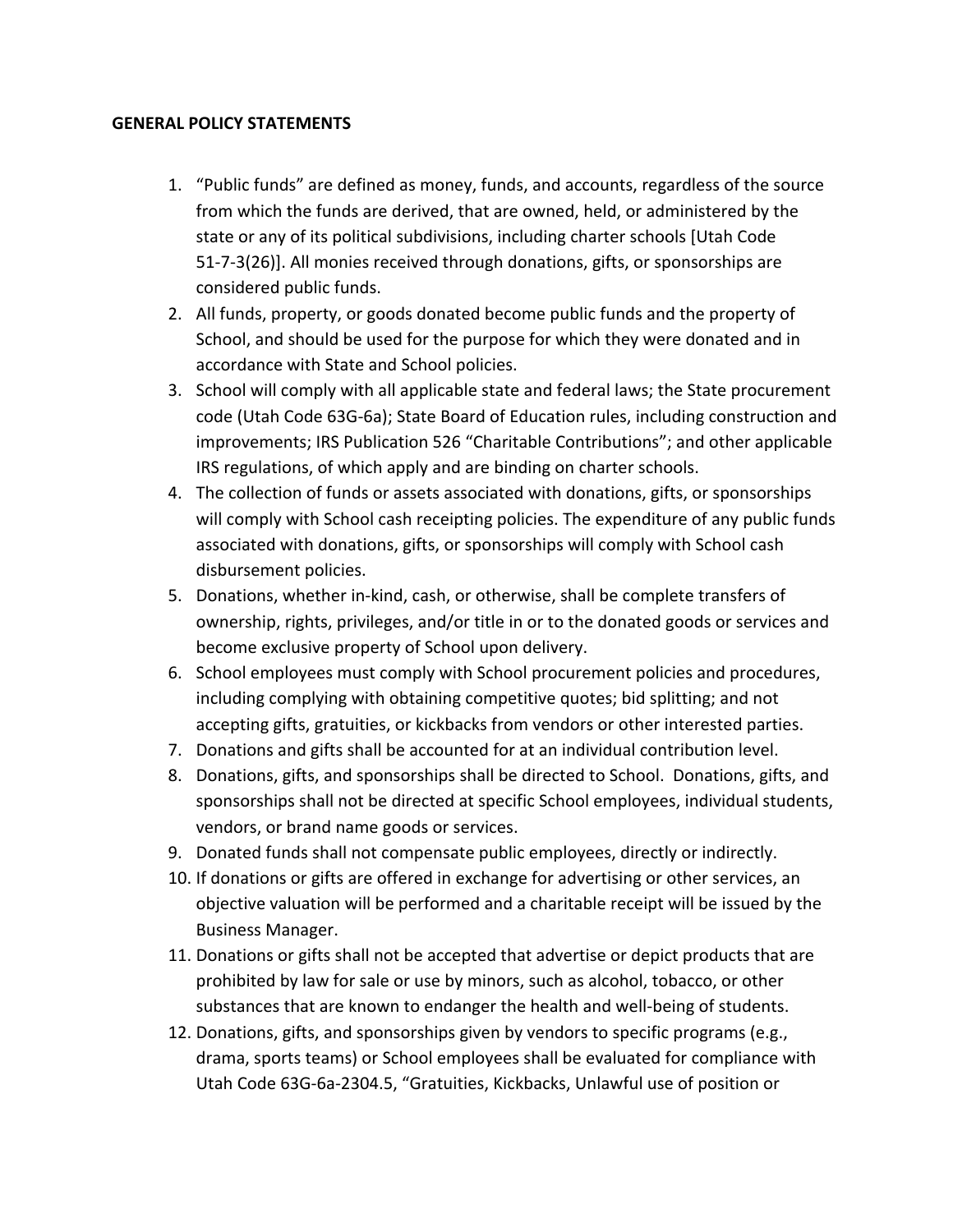influence." As required by state law, donations will only be accepted where there is no expectation or promise, expressed or implied, of remuneration or any undue influence or special consideration. School employees are not permitted to accept personal payment or gratuities in any form from a vendor or potential vendor as a precondition for purchase of any product or service.

13. Donations and gifts over \$250 will be provided with an acknowledgment of the contribution from School for IRS purposes. The acknowledgment will be in the form of a receipt.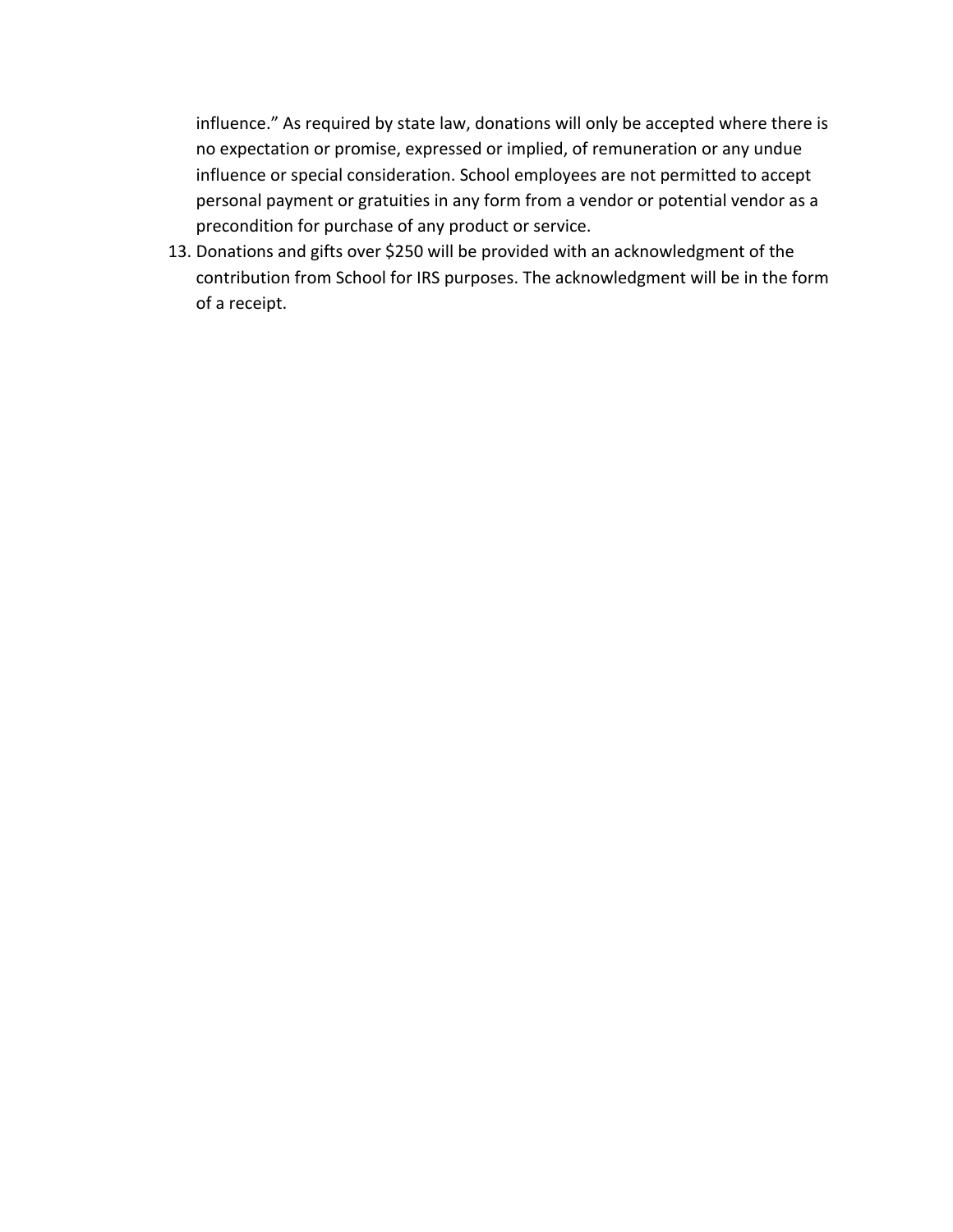# **Fundraising Policy**

### **PURPOSE**

The purpose of this policy is to establish School policy governing the initiation, authorization, and review of all fundraising activities of School. This policy is intended to create practices that adequately safeguard public funds, provide for accountability, and ensure compliance with state and federal laws.

School encourages community and business partnerships that enhance and supplement the public education system. School also desires to protect students, parents, teachers, and school administrators from over-commercialization and fundraising efforts that are coercive and disruptive to the education processes, threatening to the health and welfare of students, or lacking in educational merit.

### **SCOPE**

This policy applies to all School administrators, licensed educators, staff members, students, organizations, volunteers and individuals who initiate, authorize, or participate in fundraising events or activities for school-sponsored events.

It is expected that in all dealings, School and school employees will act ethically and consistent with the School's ethics training, the Utah Educators Standards, the Public Officers' and Employees' Ethics Act, and State procurement law, as is applicable and required for charter schools.

### **POLICY STATEMENTS FOR FUNDRAISING ACTIVITIES**

- 1. "Public funds" are money, funds, and accounts, regardless of the source from which the funds are derived, that are owned, held, or administered by the state or any of its political subdivisions, including School (Utah Code 51–7–3[26]).
- 2. Fundraising is permitted within School to allow School to raise additional funds to supplement school-sponsored academic and co-curricular programs.
- 3. "School-sponsored" means activities, fundraising events, clubs, camps, clinics, programs, sports, etc., or events, or activities that are authorized by School that support School or authorized curricular school clubs, activities, sports, classes or programs that also satisfy one or more of the following criteria. The activity:
	- a. Is managed or supervised by a/an school employee.
	- b. Uses School's facilities, equipment, or other school resources.
	- c. Is supported or subsidized, more than inconsequently, by public funds, including the public school's activity funds or minimum school program dollars.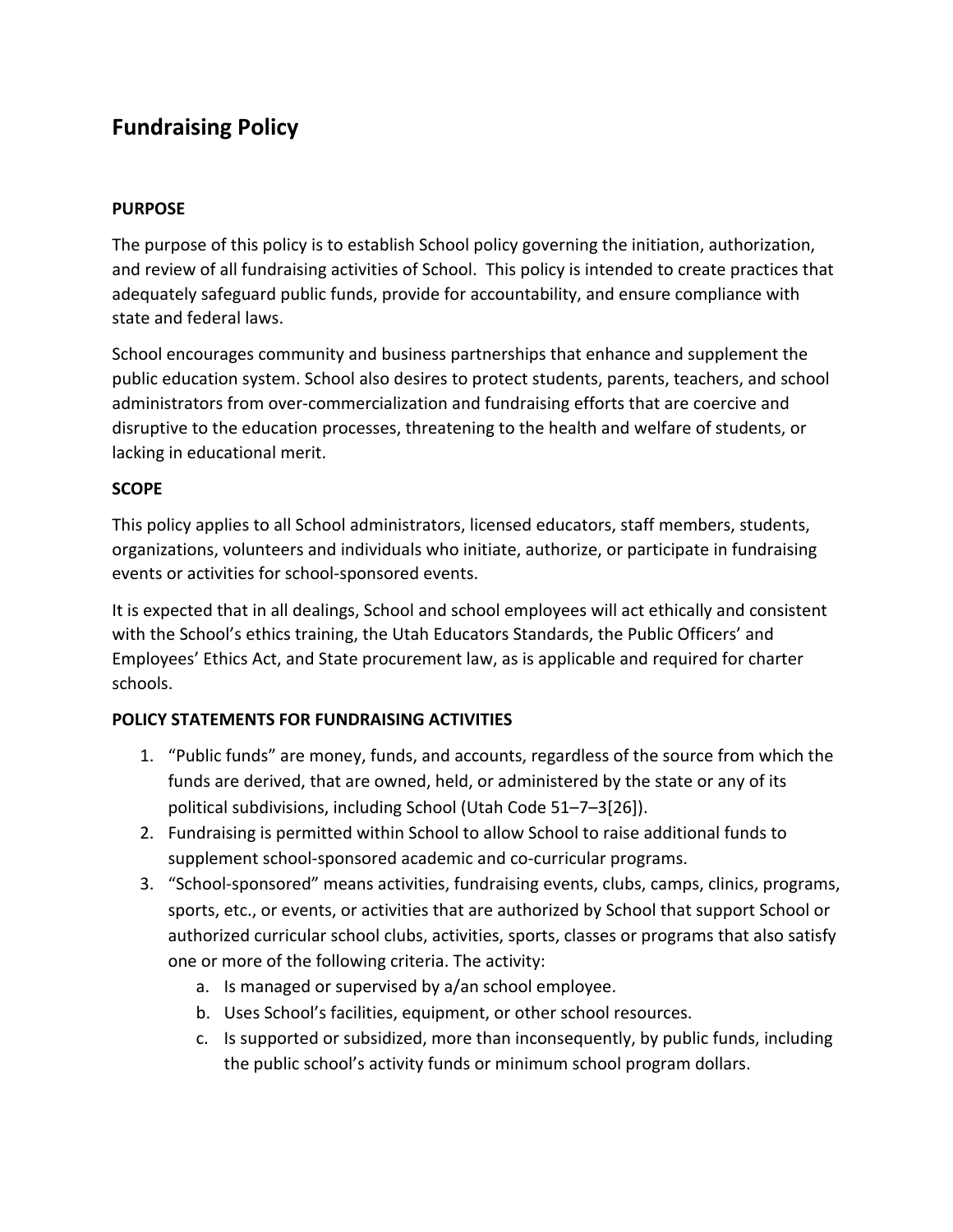- d. Does not include non-curricular clubs specifically authorized and meeting all criteria of Utah Code 53A–11–1205 through 1208.
- 4. School is committed to principles of gender equity and compliance with Title IX guidance. School commits to use all facilities, unrestricted gifts and other available funds in harmony with these principles. School reserves the right to decline or restrict donations, gifts, and fundraising proceeds, including those that might result in gender inequity or a violation of Title IX. Fundraising opportunities should be equitable for all students, comply with Title IX, and be in harmony with Article X of the Utah Constitution.
- 5. All fees for school-sponsored activities must be properly noticed and approved by the local board of education and are subject to fee waiver provisions in R277–407.
- 6. Principals, consistent with School policy, have the responsibility to waive fees, if appropriate. Individual teachers, coaches, advisors, etc. do not have the authority to waive board-approved fees.
- 7. All monies raised through fundraisers for school-sponsored activities are considered public funds. School is ultimately responsible for the expenditure and allocation of all monies collected and expended through student, school organized fundraising.
- 8. The collection of money associated with fundraisers for school-sponsored activities will comply with School cash receipting policies.
- 9. The expenditure of any public funds associated with fundraisers for school-sponsored activities will comply with School cash disbursement policies.
- 10. Properly approved school-sponsored activities may:
	- a. Use the school's name, facilities, and equipment.
	- b. Utilize School employees and other resources to supervise, promote, and otherwise staff the activity or fundraiser.
	- c. Be insured under School's general liability insurance policy.
	- d. Provide additional compensation or stipends for SCHOOL employees with the approval of the executive director or immediate supervisor.
- 11. School-sponsored activities must comply with all fee approval and fee waiver provisions established in Utah Code and Utah State Board of Education rules.
- 12. Authorization and supervision of fundraising for school-sponsored activities:
	- a. Fundraising at School shall be approved prior to the activity, by the Executive Director supervised by LEA employee(s) designated by the Executive Director.
	- b. Donations from individuals or organizations will follow School's gift and donation policy.
	- c. The sale of banners, advertising, signs, or other promotional material that will be displayed on school property must be approved by the executive director before the items are initiated or printed, and must meet community standards. Partisan or political advertising and advertising for products that are prohibited by law for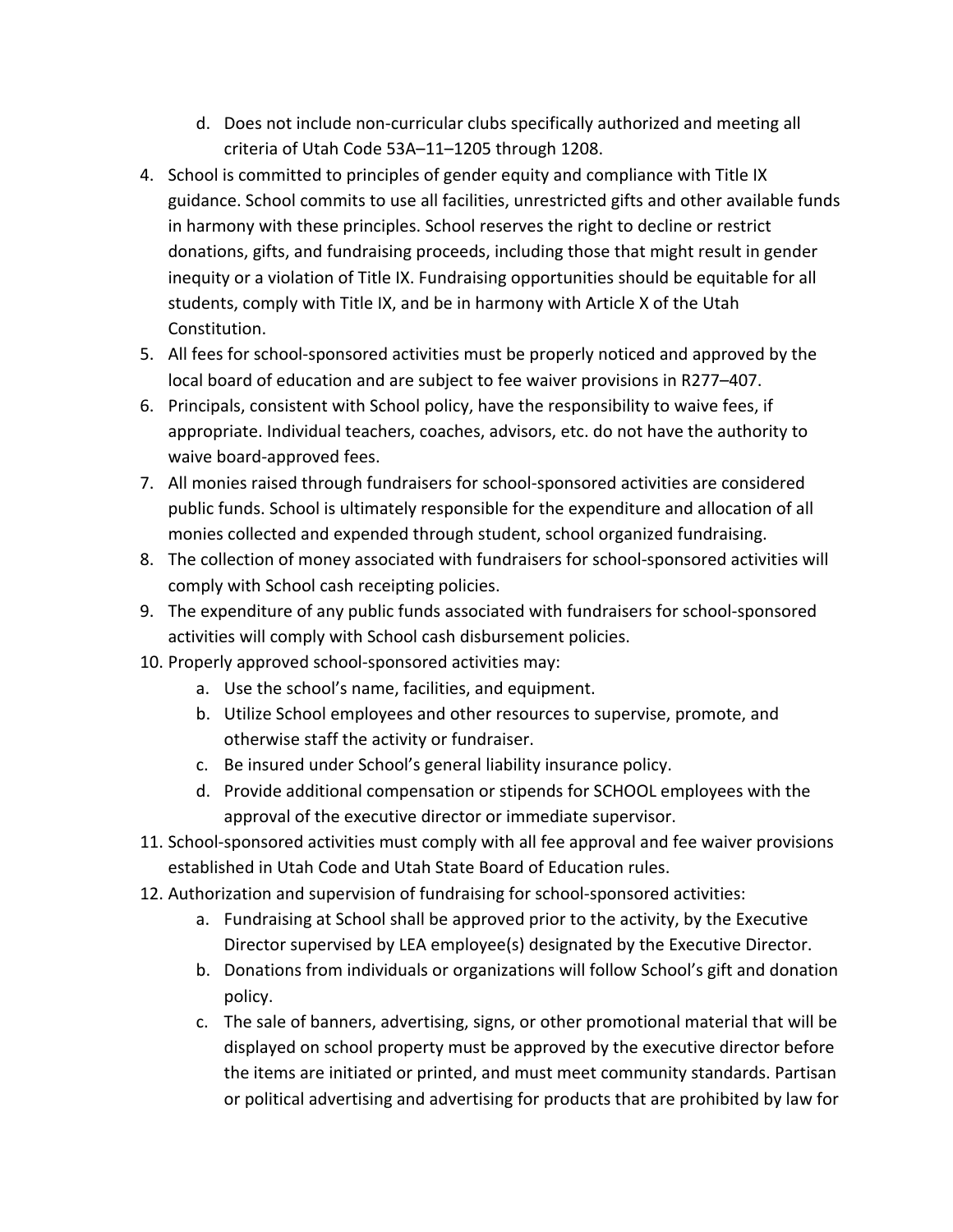sale or use by minors, such as alcohol, tobacco, or other substances that are known to endanger the health and well-being of students, are prohibited.

d. All fundraising projects for construction, maintenance, facilities renovation or improvement and other capital equipment purchases must be approved by the Executive Director and the School board.

#### **GENERAL FUNDRAISING STANDARDS**

- 1. School reserves the right to prohibit, restrict or limit any fundraising activities.
- 2. Faculty and student participation in fundraisers is typically voluntary. However, employees may be directed to supervise specific activities as an employment assignment. Students, including fee-waiver-eligible students, may be required to participate fully in school, team, or group-wide fundraisers in order to benefit from fundraisers.
- 3. Participation in fundraising shall not affect a student's grade. Students shall not be required to participate in fundraising activities as a condition of belonging to a team, club or group, nor shall a student's fundraising effort affect his/her participation time or standing on any team, club or group, except as to fee waiver requirements.
- 4. Competitive enticements for participation in fundraisers are discouraged. If prizes or rewards are offered by a selected fundraising vendor, they should only be awarded to groups, classes or students, and must be disclosed and approved prior to the fundraiser. Rewards, prizes, commissions, or other direct or indirect compensation shall not be received by any teacher, activity, club or group director, or any other School employee or volunteer.
- 5. Schools may not impose a sales quota (or the like) as part of fundraising efforts, and students or parents shall not be required to pay for any unsold items, or pay for goals not met.
- 6. Door-to-door sales are prohibited for all students in elementary and middle schools.
- 7. Approval may be denied for fundraising activities that would expose the school or School to risk of financial loss or liability if the activity is not successful.
- 8. Fundraising activities shall be age appropriate, and shall maintain the highest standards of ethical responsibility and integrity.
- 9. Fundraising revenues should be accounted for at an individual contribution level or participation level. Participation logs should be retained and turned into the accounting office to be included with the deposit detail.
- 10. Employees who approve, manage, or oversee fundraising activities are required to disclose if they have a financial or controlling interest or access to bank accounts in a fundraising organization or company.
- 11. Records of all fundraising efforts shall be open to the parents, students and donors, including accurate reporting on participation levels and financial outcomes. This policy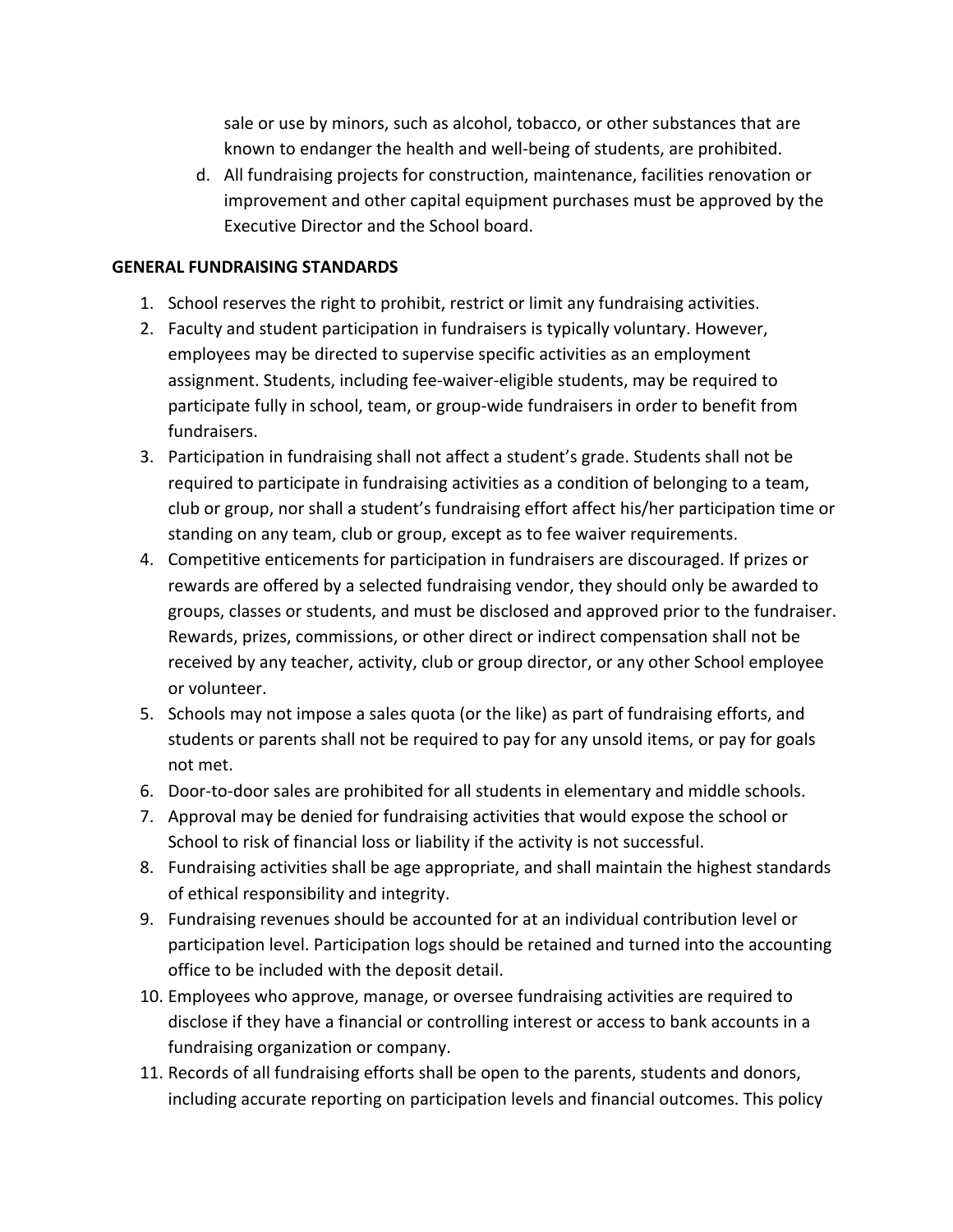does not require the release of students' personally identifiable information protected by FERPA.

### **EMPLOYEE RELATIONSHIPS & DISCLOSURE**

- 1. Participation in Private or Non-School-Sponsored Events
	- a. LEA employees:
		- (1) May participate in a private but public education-related activity, such as LDS seminary graduation and firesides, extracurricular travel, etc.
		- (2) Must ensure that personal participation in activities is separate and distinguishable from the employee's public employment, official job title, or job duties.
		- (3) May not contact students in School using education records or information obtained through public employment unless the records or information are available to the general public.
		- (4) May not use school time to discuss, promote, or prepare for a private or non-school-sponsored activity.
		- (5) May offer public education-related services, programs or activities to students, provided they are not advertised or promoted during school time or using any type or amount of school resources.
		- (6) May use school or student publications available to the general public to advertise and promote the private or non-school-sponsored activity.
		- (7) May not require private or non-school-sponsored activities for credit or participation in school programs.
		- (8) Must satisfy all requirements of Utah Code 53A-1-402.5, regarding ethical conduct standards, and R277-107, regarding educational services outside of the educator's regular employment.
- 2. School employees may purchase advertising space to promote private or non-school sponsored events in the same manner as the general public. School employee's employment and experience can be used to demonstrate qualifications. The advertisement must specifically state that the activity is not school-sponsored. (See R277-107-5 through 6.)
- 3. School employees may engage in outside employment with a private entity or other separate organizations that does not interfere with School duties or job functions.
- 4. Parental notification is required if School students are recruited to participate in these activities.
- 5. School employees may not set up bank accounts for activities or fundraisers associated with School responsibilities or job functions.
- 6. School employees may not direct fees or fundraiser proceeds from school-sponsored activities to outside entities.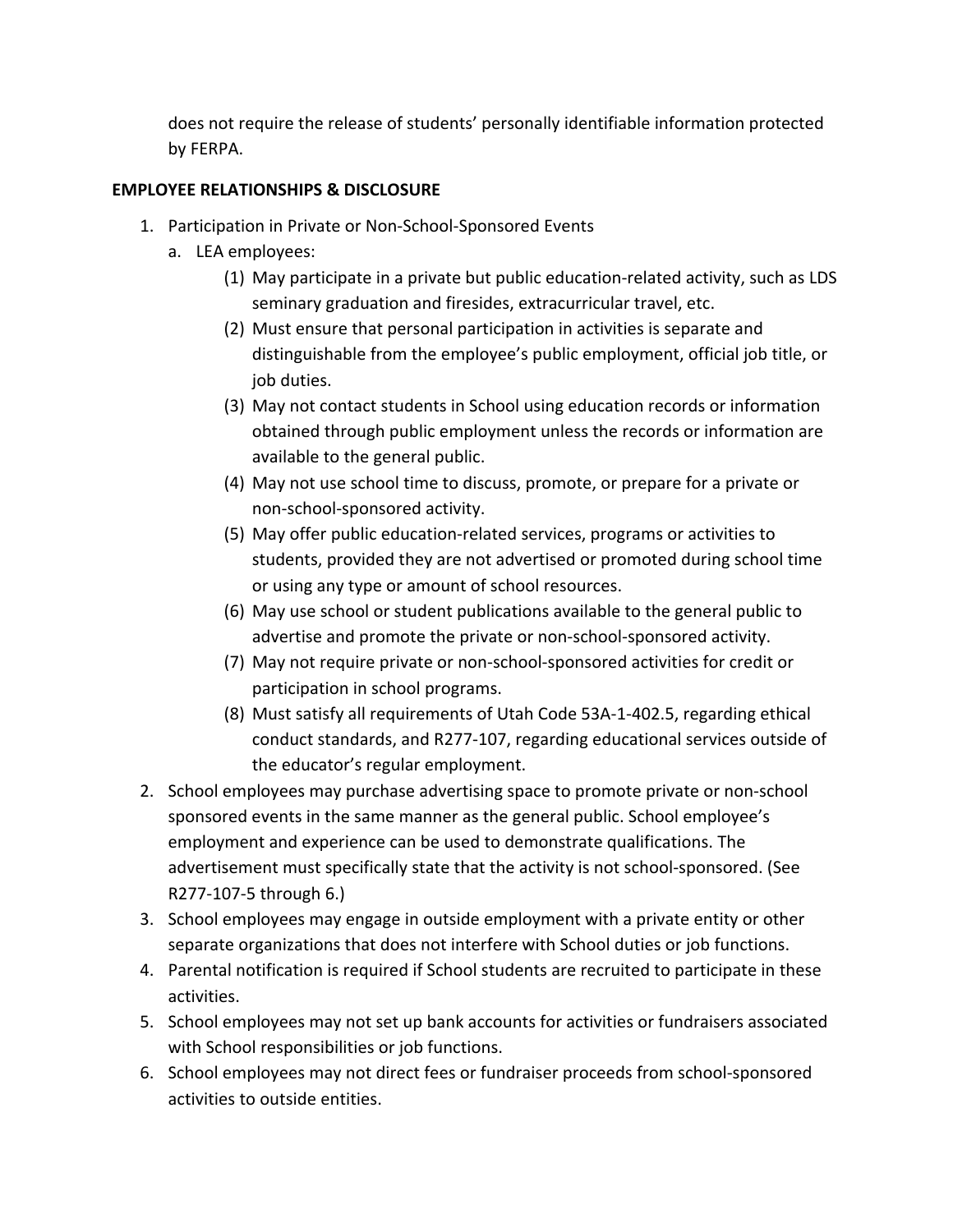7. School employees may not direct operating expenditures to outside funding sources or groups to avoid School procurement rules (such as equipment, uniforms, salaries or stipends, improvements, maintenance for facilities, etc.).

School employees must comply with School procurement policies and procedures, including complying with competitive quotes; bid splitting; and not accepting gifts, gratuities, or kickbacks from vendors or other in.